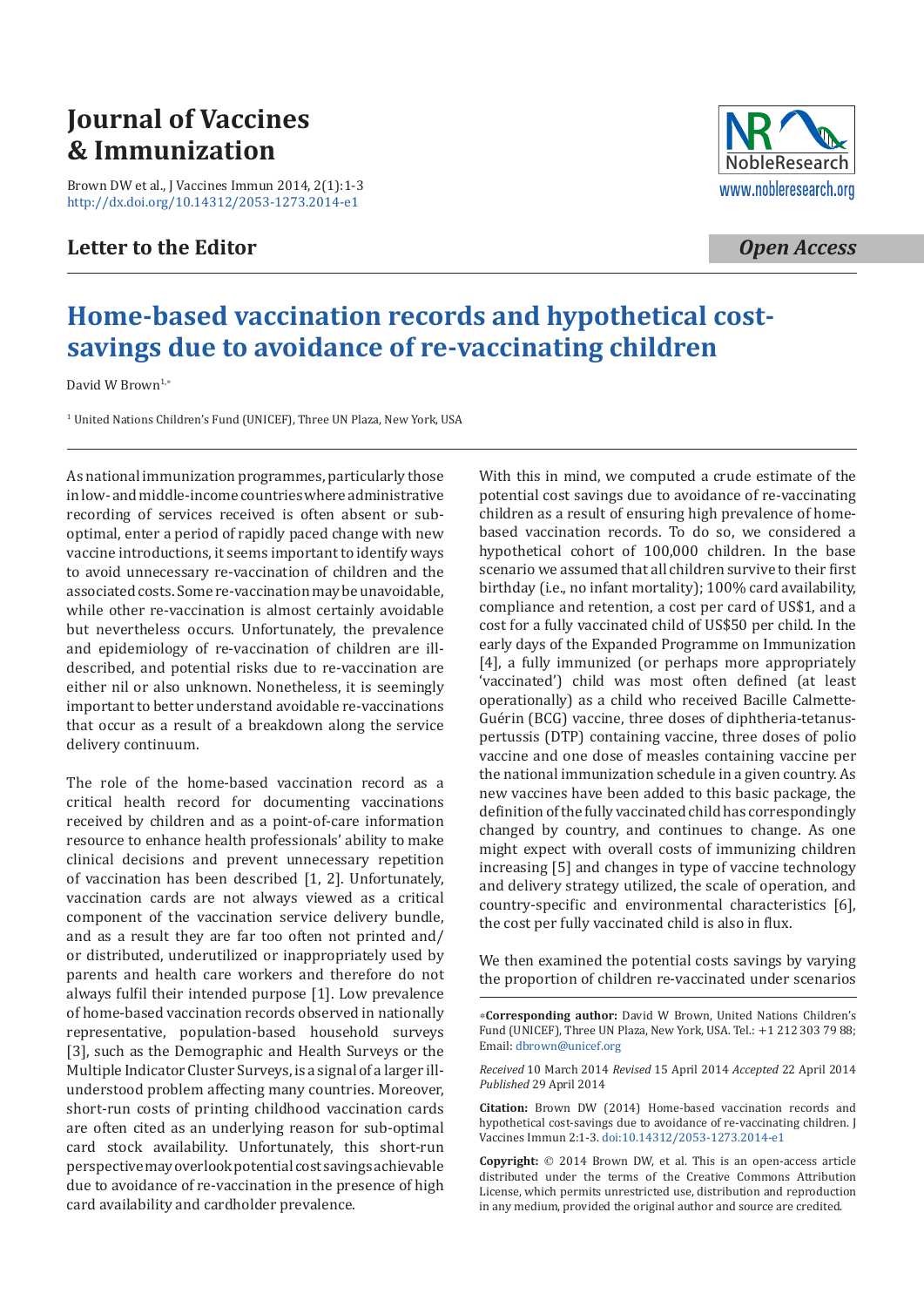where the cost of re-vaccination is 25%, 50%, 75% and 100% of the cost for a fully vaccinated child. The latter was completed under the notion that the number of vaccines, and thereby the costs, for which a child is re-vaccinated will vary, with a low probability that many children would be re-vaccinated with the complete vaccine series (i.e., cost of re-vaccination is essentially a doubling of the cost). The exercise was repeated varying the cost per fully vaccinated child (US\$30, US\$40). These estimates were based on reported immunization expenditures per infant (not cost per fully vaccinated child, for which we were unable to find recent information) ranging from US\$14 in Southeast Asia to US\$41 in Europe [7] and costs per infant vaccinated with three doses of DTP ranging from US\$28 to US\$48 (2009 US\$) [5].

In the base scenario, the cost of vaccinating 100,000 infants assuming 1) no re-vaccination, 2) US\$50 per fully vaccinated child (FVC) and 3) a cost per card of US\$1, the potential annual cost savings if a programme avoided re-vaccinating 20% of the birth cohort was \$750,000 at 75% FVC cost and \$500,000 at 50% FVC cost (Figure and Table). The potential annual cost savings increased to US\$2,500,000 at 100% FVC cost if the programme avoided re-vaccinating 50% of the cohort. As expected, increasing the cost per fully vaccinated child from US\$30 to US\$50 or increasing the proportion of re-vaccinations avoided (*ceteris paribus*) leads to greater potential cost savings (Table).



**Figure** Shaded area represents potential cost-savings due to avoidance of re-vaccinating children assuming 100% vaccination card compliance by proportion re-vaccinations avoided and where re-vaccination cost is 50%, 75% and 100% of the cost for a fully vaccinated child (US\$50 per FVC) in a hypothetical birth cohort of 100,000 children.

This exercise, albeit an oversimplification of reality, further highlights an economic argument for increased attention towards home-based vaccination records for documenting childhood (particularly for infants) vaccinations received. Given that a child could be revaccinated an infinite number of times in the complete absence of appropriate documentation, these estimates may underestimate the potential savings. In the shortrun, home-based vaccination records offer an inexpensive and easily implemented option, particularly in lowresource settings and during a period of scarce resources where the potential cost savings achieved from the avoidance of re-vaccination is not to be overlooked. In the hypothetical example above, a cost savings of US\$1 million dollars is equivalent to the amount need for vaccinating an additional 20,000 infants at US\$50 per